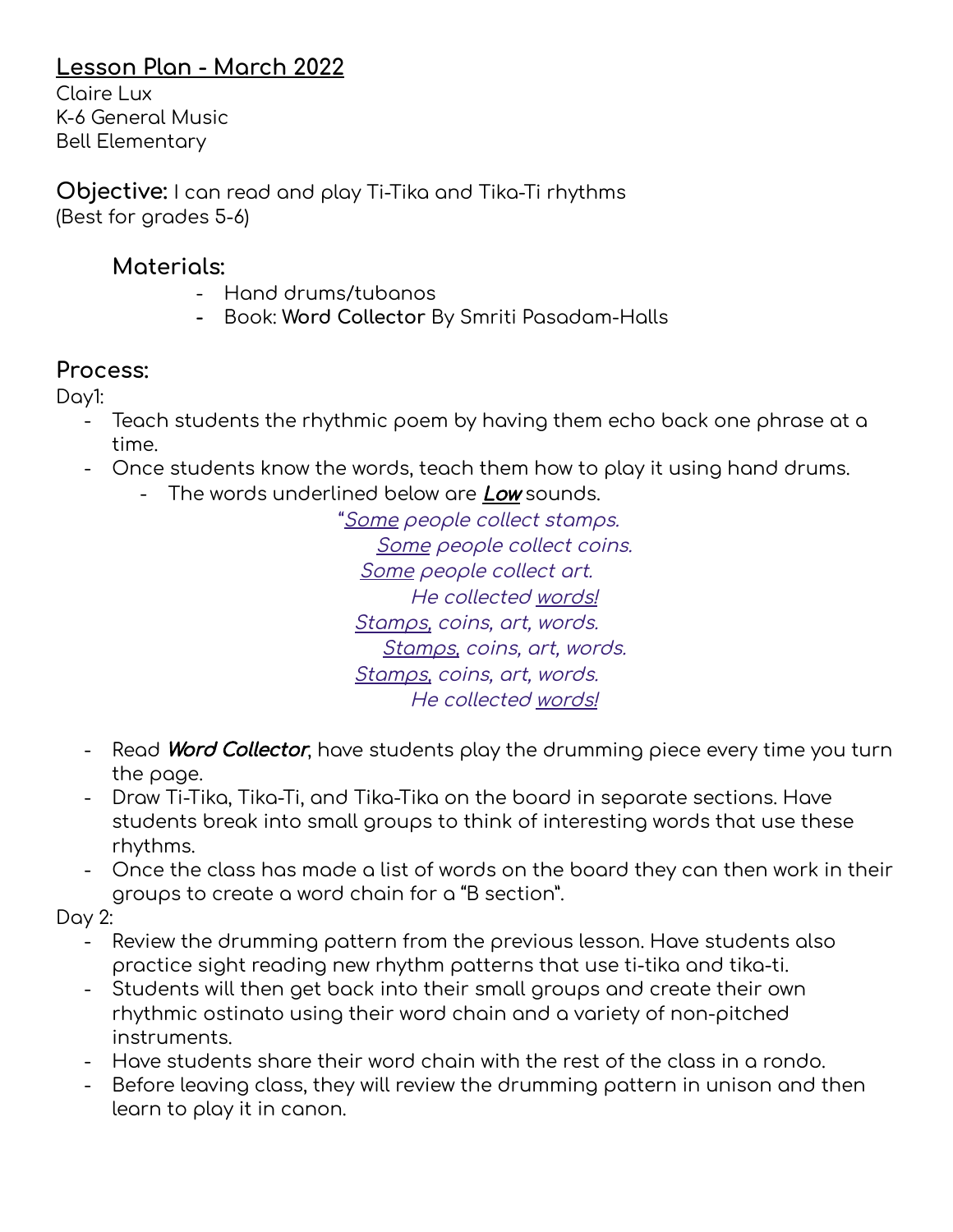# **Word Collector**

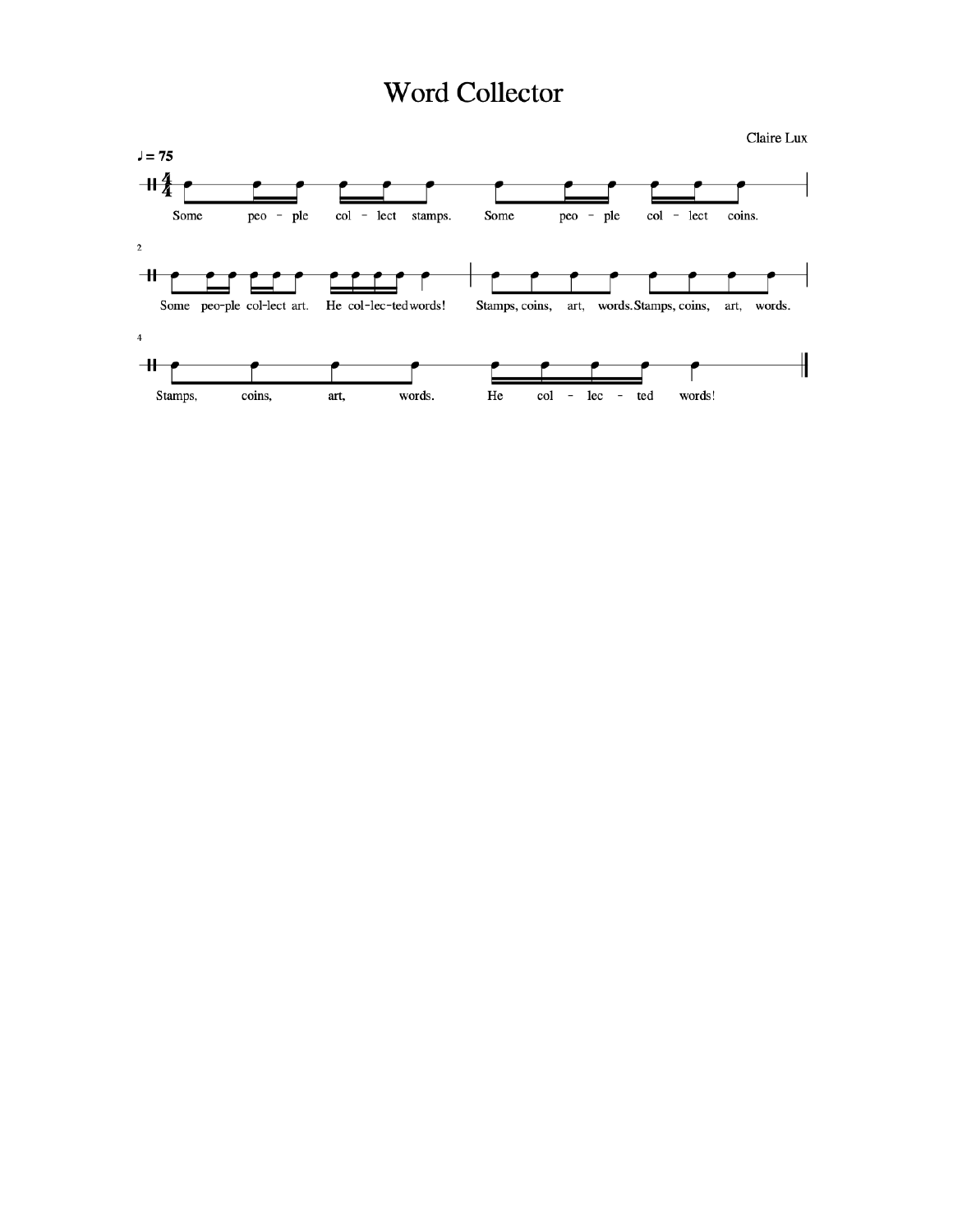## **March 2022 - Book Review:**

Claire Lux K-6 General Music Bell Elementary

#### **The Word Collector By Peter H. Reynolds**

This book is about a child who discovers the magic and



power of words. Jerome is fascinated by all of the different types of words there are and the meanings that each one of them has. He notices that other people collect material things and so he starts to collect words on pieces of paper. The book talks about how you can use all of these words to tell stories, create poems and even write songs. There are many opportunities to emphasize how words matter. The author talks about the power that words have and that they can make people happy and sad.

I made a rhythmic canon for this story that uses ti-tika and tika-ti. (See the March Lesson for those materials) There are so many different things you could do with this book, the possibilities are endless.